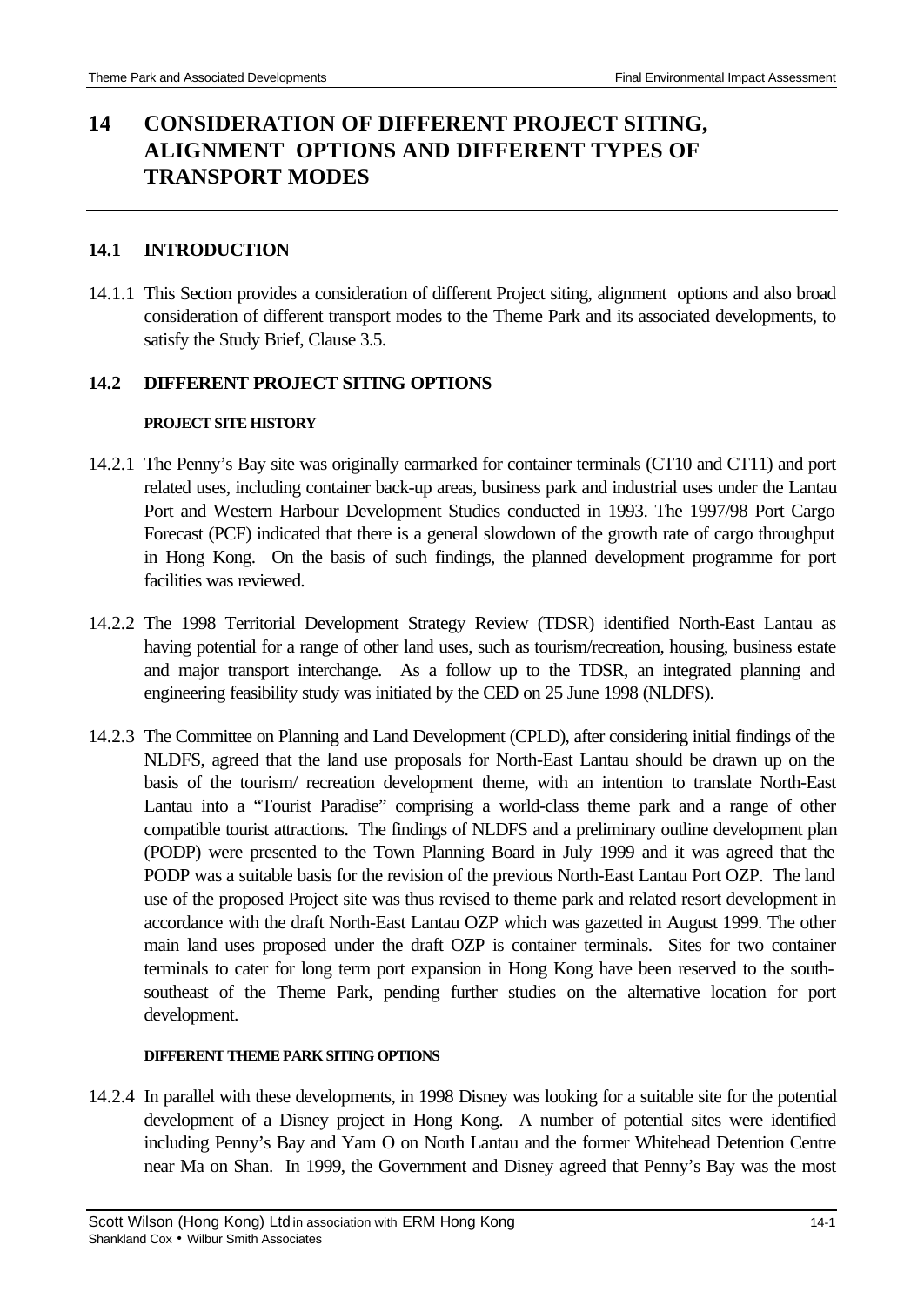promising option and following this site decision the two sides started serious negotiation. The detailed justifications are set out below.

- 14.2.5 In order to be a successful operation, a Disney Theme Park and Resort needs a location that meets the following major criteria:
	- has adequate multi-modal access so that guests and cast members can get to the site quickly, easily and safely;
	- is located away from urban areas that could intrude into the visual character of the theme park;
	- away from noisy activities that would adversely impact the guest experience; and
	- has approximately 200 hectares of flat land.
- 14.2.6 Due to the popularity of Disney theme parks and the potential to occasionally have over 40,000 guests in each theme park per day, a diverse transit network is required to provide access to the Theme Park for both guests and cast members. Rail, bus, coach, taxi, private car, and ferry are all transit modes that when working together can accommodate large numbers of people to the site quickly, safely and efficiently.
- 14.2.7 Part of the magic of Disney theme parks is the ability for guests to be immersed in a world of wonder, fantasy and adventure. If guests can see the "outside" world of office towers and roads while in the them park, the theme park experience is diminished. To maintain the guest experience, such "outside" forces cannot be allowed "in" the theme park. Therefore, a secluded area without any visual intrusion is required.
- 14.2.8 Another requirement is the potential avoidance of noise either from aircraft over head or from other operations outside the theme park. Again, a relatively secluded site away from urban/developed areas solves that potential concern.
- 14.2.9 In view of Hong Kong's topography, there are few large, flat sites available for a theme park and related hotel and commercial uses. For a theme park / resort to be viable, it requires at least 200 hectares of flat land. Taking into consideration all the above criteria, three locations were identified. Penny's Bay, Yam O and the former Whitehead Detention Centre sites all have the potential to support theme parks and future expansion space.
- 14.2.10 The Yam O site has good access as it is adjacent to the North Lantau Highway and MTR rail line and has the potential for a ferry service. Yam O is also located away from urban areas, but is compromised by the aircraft flight paths emanating from the Hong Kong International Airport (HKIA), at Chek Lap Kok. Such proximal outdoor aircraft noise would undermine the guest experience at this site. Moreover, due to the proximity of Yam O to the HKIA, frequent aircraft fly-over would be easily visible overhead.
- 14.2.11 The former Whitehead Detention Centre, near Ma On Shan, is relatively separated from urban areas and is away from noise generating activities such as the HKIA. However, the site does not have adequate multi-modal access and due to its location, specific rail and ferry services would be both expensive and inefficient when compared to the Yam O and Penny's Bay sites. The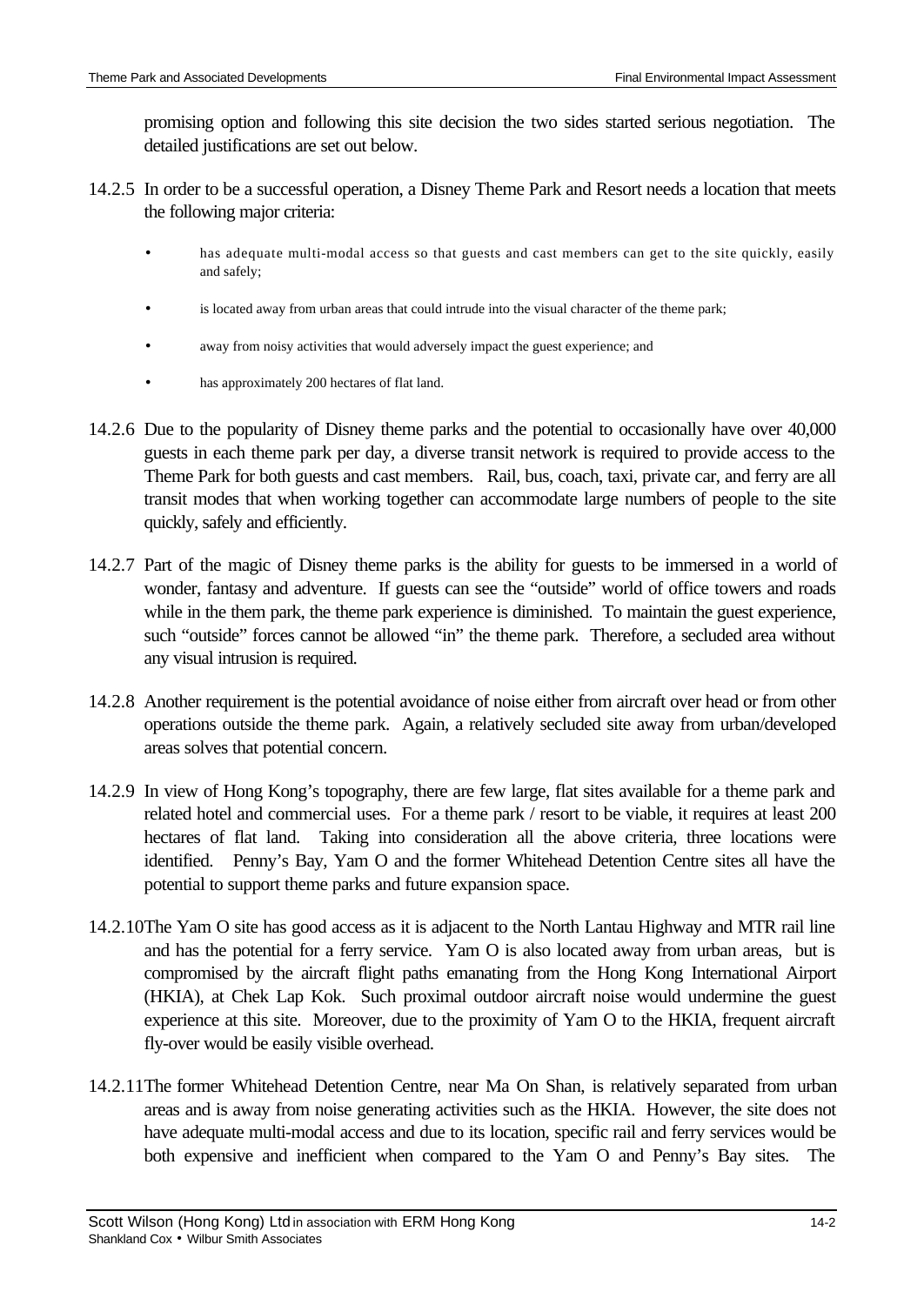Whitehead site is additionally compromised by visual intrusions from existing and proposed developments.

- 14.2.12 The Penny's Bay site, however, meets all three main criteria, in addition to the space requirements. The site has excellent access to road (North Lantau Highway), rail (MTR), and potential ferry services. Recent access improvements like the Tsing Ma Bridge provide immediate access to the site from Kowloon, Hong Kong Island and the New Territories. The Penny's Bay site is also far enough away from urban/developed areas so that incompatible uses in terms of visual intrusion or noise impacts could be minimised. Additionally, the Penny's Bay site has the possibility of future expansion in adjoining areas, a mountain backdrop, commanding sea views and also has the scope for replanning of adjacent areas for compatible tourism related uses to achieve a synergistic effect.
- 14.2.13 After substantial review of multiple locations, only the Penny's Bay site met the specified criteria.

#### **TRANSPORT INFRASTRUCTURE OPTIONS**

#### *CKWLR*

14.2.14 A report, entitled CKWLR Alignment and Interchange, was issued under the NLDFS November 1999. The report evaluated possible variations (eight schemes) to the alignment of CKWLR assuming the presence of the Theme Park at Penny's Bay. *Table 14.2a* presents the eight options for the West Section included within the Theme park and associated developments Project.

| <b>Scheme</b> | <b>West Section</b>                                    |  |  |  |  |
|---------------|--------------------------------------------------------|--|--|--|--|
| A             | Low level alignment with Penny's Bay roundabout above  |  |  |  |  |
| B             | High level alignment with Penny's Bay roundabout below |  |  |  |  |
|               | Low level alignment with Penny's Bay roundabout above  |  |  |  |  |
|               | High level alignment with Penny's Bay roundabout below |  |  |  |  |
| E             | High level alignment with Penny's Bay roundabout below |  |  |  |  |
| F             | Low level alignment with Penny's Bay roundabout above  |  |  |  |  |
| G             | High level alignment with Penny's Bay roundabout below |  |  |  |  |
| Н             | Low level alignment with Penny's Bay roundabout above  |  |  |  |  |

**Table14.2a - Options of CKWLR West Section Alignment Evaluated in NLDFS**

14.2.15 Of the eight alignment schemes, Alignment B has been recommended as the preferred alignment based on evaluations on key disciplines which include traffic, planning, engineering, environmental, land and implementation considerations. The CKWLR horizontal alignment was determined by the location of Penny's Bay roundabout and the space required for Road P2 to connect to the roundabout. The proposed horizontal alignment minimises both visual intrusion of the roadway into the Theme Park as well as cut slopes on the north side at the entrance to the cutting. West of the roundabout the alignment is located to maximise the space available for the Water Recreation Centre.

### *PBRL*

14.2.16 The major constraints to any proposed PBRL alignment from Yam O to Penny's Bay are within the Yam O site. Limitations are provided by the existing and proposed highways, the existing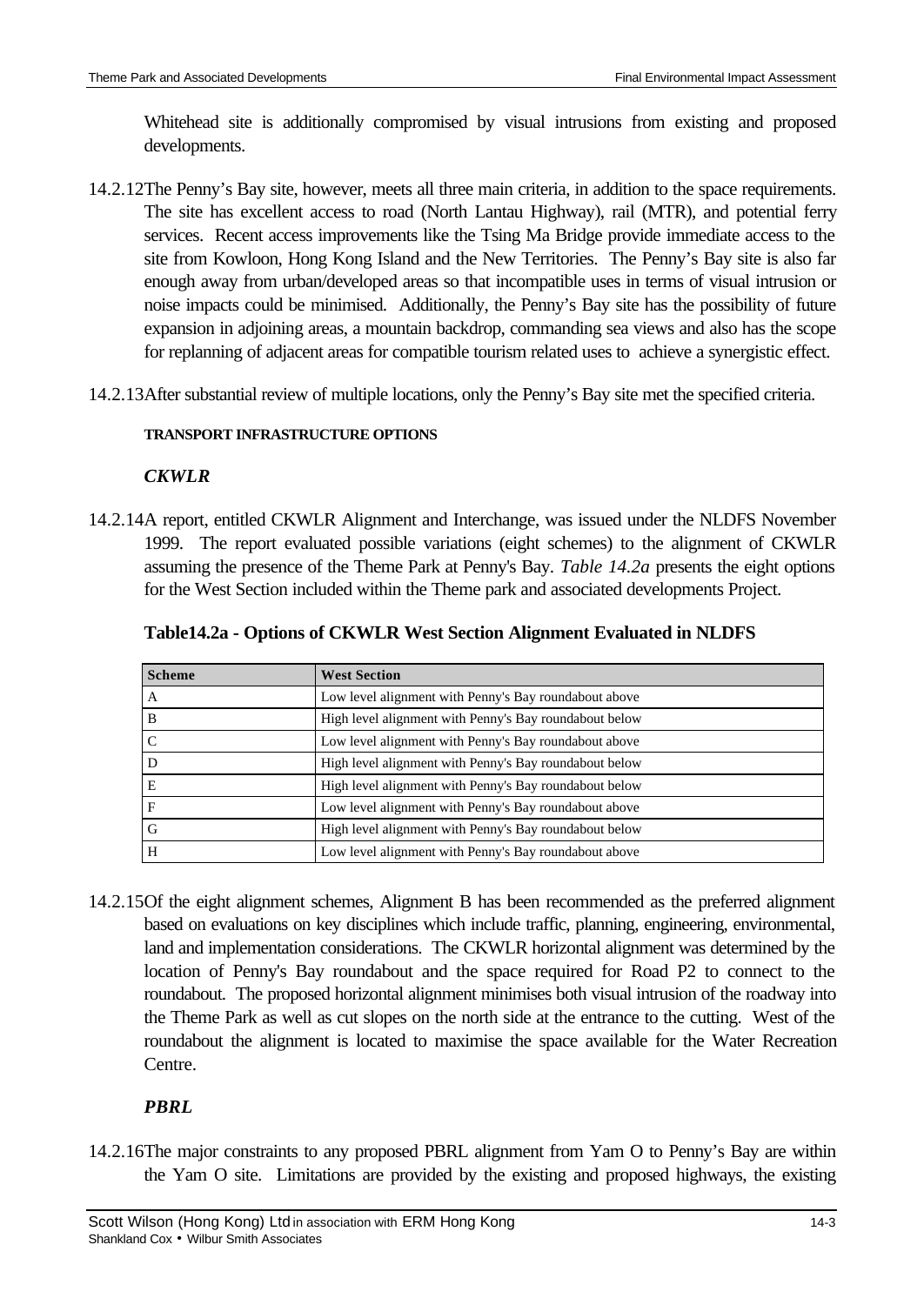Lantau Airport Railway (LAR), an existing MTR traction substation and the close proximity of the sea wall. Together with the need for the PBRL platform to be parallel with the existing LAR lines, the alignment is essentially predetermined. Other options have been examined but these involve only minor deviation in the vicinity of Yam O Station according to platform and connection details.

- 14.2.17 The proposed alignment remains as a line curving from Yam O station to the east and then south, in tunnel through the hill to Penny's Bay, continuing towards the Theme Park on land to be reclaimed by CED. The layout within the Penny's Bay reclamation is determined by the planning layout of the intended landuses for the platform including the Theme Park development.
- 14.2.18 The existing LAR tracks at Yam O are at approximately +6.2 mPD and the PBRL will be at the same level with a horizontal profile extending from the LAR tracks to the tunnel portal. Throughout the tunnel section, the vertical alignment follows a slight down gradient towards the Penny's Bay reclamation and is designed to match with the Government's highway proposals and the layout plan for the theme park. The remainder of the alignment to Penny's Bay Rail Station is at a level of approximately +3.0mPD and obscured by earth bunds.
- 14.2.19 With the above horizontal and vertical alignment constraints, no alternative option exists other minor deviation within the Yam O Station site. These minor differences are not considered to demonstrably affect the environmental performance of the PBRL.

## *Road P2*

- 14.2.20 Technical and environmental limitations also constrained options available for Road P2 and the PBRL; these included the need to minimise slope cutting in areas of slope instability, provision of adequate weaving section lengths, adequate headroom for roundabouts and to minimise the interface with surrounding land uses. As the western section of CKWLR is constrained by the existing Penny's Bay GTP and the existing Yam O Interchange, the proposed location of Penny's Bay roundabout has been designed as close as possible to the GTP in order to provide maximum space to connect to the alignment of Road P2. In additional to the location of the Penny's Bay roundabout, the alignment of the existing roads at Yam O have also dictated absolute minimum turning radius of 125 m which can only be provided when Road P2 is approaching the roundabout which determines the Road P2 alignment.
- 14.2.21 Within the Yam O site, the P2 alignment is constrained by the existing and proposed highways, the existing Airport Railway (AR), and an existing MTRC traction substation and the close proximity of the seawall.

#### **RECLAMATIONS**

14.2.22 The Theme Park and associated developments are planned within the NSLDF Study Area based on Government's decision as detailed in *Sections 14.1* and *14.2*. The Phase I and II of the Theme Park requires a total of 280 ha which has to be located on newly reclaimed land to avoid substantial cutting which could destroy natural terrestrial habitats. Possible options of the reclamations within the NLDFS Study Area include the Siu Ho Wan, East of Tsing Chau Tsai (TCT) headland from Sam Chuen to Pa Tau Kwu, North shore of Lantau reclamation from Yam O to To Kwu Wan, and the Penny's Bay. The Penny's Bay option was selected by the following elimination process.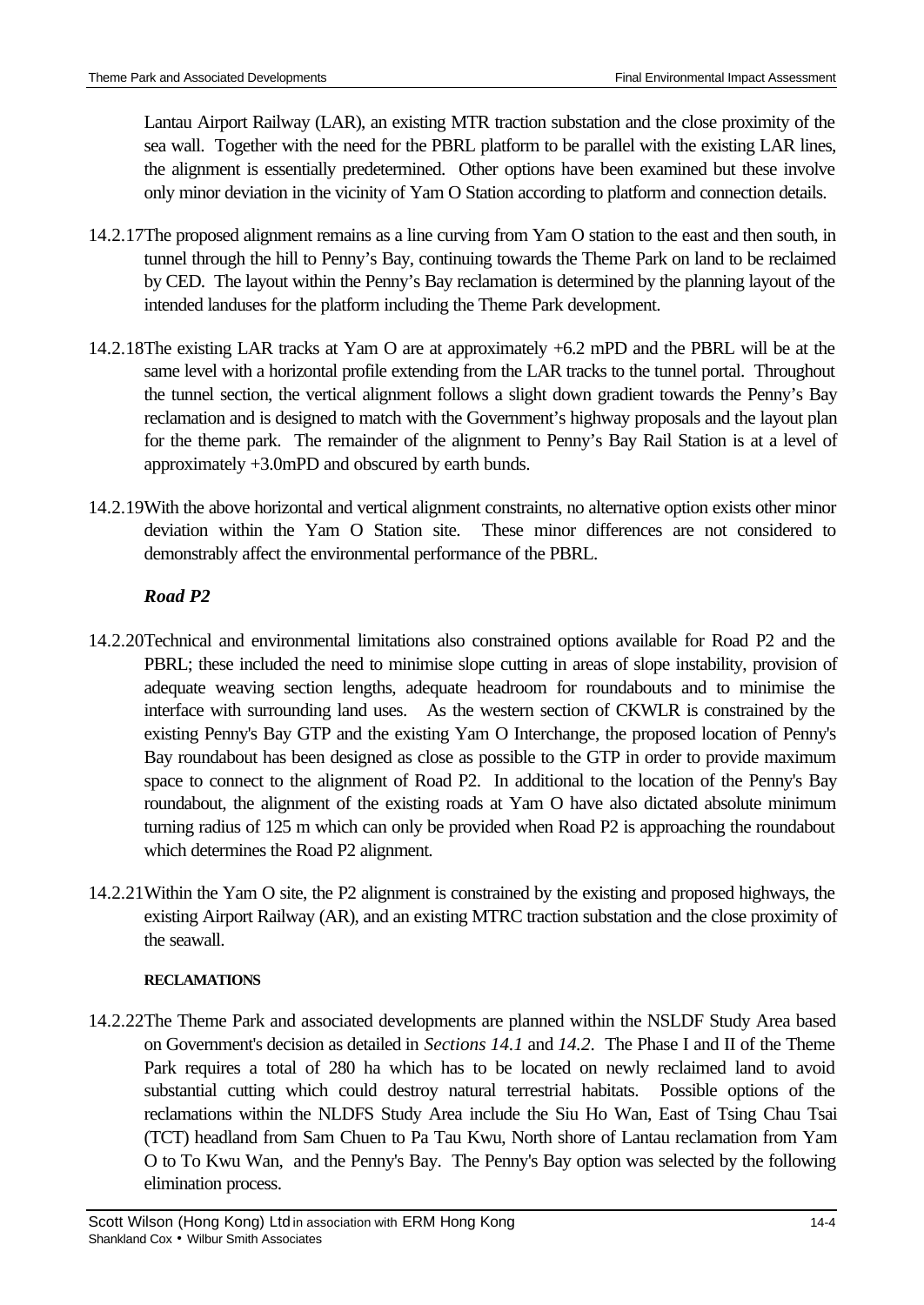- 14.2.23 The Siu Ho Wan reclamation option was first ruled out as part of the reclaimed land will be within the 1 km consultation zone of the existing Siu Ho Wan Water Treatment Works (WTW) and is considered undesirable to increase the societal risk level due to chlorine handling and storage within the WTW. The area is also subject to height restriction from the flight path to the HKIA at Chek Lap Kok and the operation of the Theme Park, in particular the fireworks display, could also affect the flight path. Further, the Tai Ho area has been planned as a major residential development area which could cause environmental interface problems with the Theme Park operation.
- 14.2.24 The TCT East option was also ruled out as there will not be sufficient land within the previous North-East Lantau Port OZP reclamation boundary. Further protrusion into the Kap Shui Mun Channel is considered undesirable as it may affect the hydrodynamic regime of the channel and surrounding waters including the Ma Wan Channel, the Victoria Harbour, and the Discovery Bay which could affect the water quality of the areas and would also impinge on the navigational channel.
- 14.2.25 The Northwest shore of Lantau option was also ruled out due to airport height restriction and the potential impact to flight path from the Theme Park operation. Further, the reclamation programme of the Theme Park may also have greater impact to this site due to a closer relative proximity to the Ma Wan Fish Culture Zone, the Chinese White Dolphin habitat, and the gazetted beaches at Tsing Lung Tau and Ma Wan.
- 14.2.26 The 10 ha reclamation at Yam O is necessary to provide land for the construction of a temporary public transport interchange and for part of the Road P2 which are essential components for the operation of the PBRL and the Theme Park and associated developments.

# **14.3 ACCESS BY DIFFERENT TRANSPORT MODES**

14.3.1 This section sets out the planned rail-based public transport provision to the Theme Park and the complementary roles of other transport modes. The plan makes reference to the assessment of travel demand by mode share provided by the HKITP.

### **TRANSPORT MODE AVAILABILITY**

14.3.2 In planning for the transport modes available for access to the Theme Park, consideration will be given to striking a balance between providing efficient and environmentally friendly transport services such as railway and at the same time offering a choice of modes to passengers. It is currently contemplated that the Penny's Bay Rail Link will be the backbone of the public transport system and it will be complemented by a mixture of other modes such as franchised buses, tour coaches, private cars, taxis and ferries.

### *Rail*

14.3.3 The 3.6 km Penny's Bay Rail Link (PBRL) will provide a shuttle service with a passing loop between the Tung Chung Line at a new Yam O station to the Theme Park at Penny's Bay. The capacity is estimated to be 12,000 passengers per hour per direction. This rail service can be upgraded to serve an increased capacity of over 30,000 passengers per hour per direction with addition of a second track. It is estimated that the PBRL, an environmentally friendly public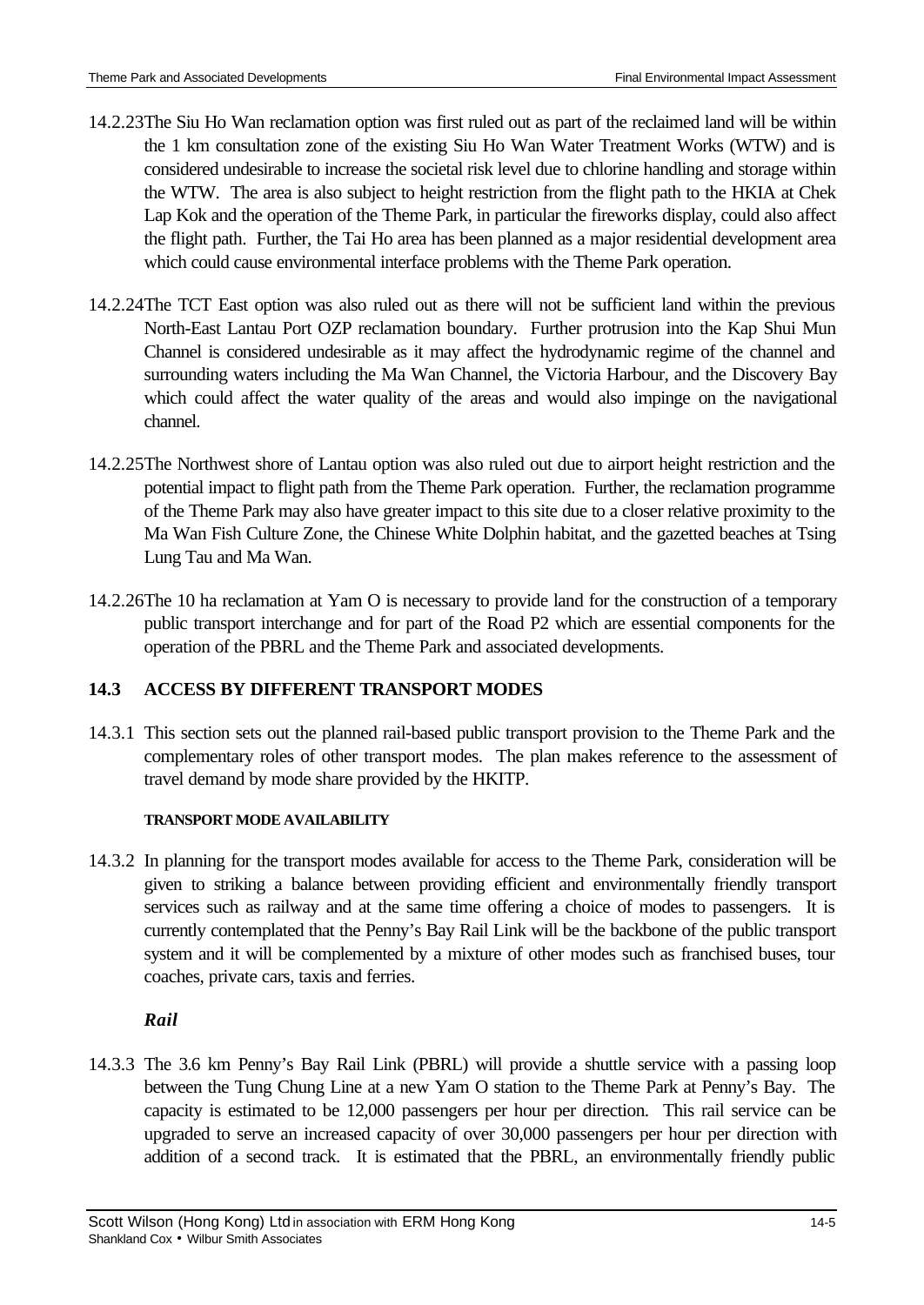transportation mode, will dominate (approximately 40%) the modal split throughout Theme Park operation.

### *Franchised Buses*

14.3.4 In order not to unnecessarily overload the Lantau Link and to give priority to rail mode, extensive introduction of new bus routes to serve the Theme Park will not be recommended. Certain existing bus routes serving other parts of Lantau Island, however, could be diverted to provide stopping at Penny's Bay. Additionally, opportunities would be examined o optimise utilisation of existing bus routes to connect other parts of Lantau with the Yam O station/PTI to facilitate direct access to the Theme Park by PBRL.

## *Tour Coaches*

14.3.5 These refer to the on-demand, pre-booked services for tour groups and packages day tours.

## *Taxis*

14.3.6 Standard taxis will have direct access to the Theme Park.

## *Private Cars*

14.3.7 These should be allowed for all travellers including employees. Their access, however, will be governed by the limited number of parking spaces available.

### *Ferries*

14.3.8 Subject to demand, licensed ferry services, considered as an alternative environmentally friendly transport mode with enhanced visitor experience, will be provided through commercial tender. Other than licensed ferry services, pleasure boats and organised group ferry tours can also have access to the Theme Park using the planned public pier facilities.

### **MODAL SPLIT**

14.3.9 Based on the above mode availability and the key operational assumptions described in Table 2.7b , the following comprises a potential assessment of travel demand by mode share to the Theme Park and associated developments:

### *Public Modes*

14.3.10 Public modes are expected to dominate the travel market with about 95% of all travel. Of the public modes, rail, franchised and regularly scheduled buses, and tour coaches are expected to provide the majority of all services. The split between franchised bus and tour coach is shown but primarily relies on tourism statistics. It should be noted that this break-down is cursory and is better interpreted as a combined category. Rail is forecast to gain market share in the future as increasing road congestion deters visitors from road-based modes. On the other hand, road-based Cross-Boundary travel is forecast to increase, reflecting population growth in the east bank of the Pearl River Delta, which has little or no ferry access to Hong Kong.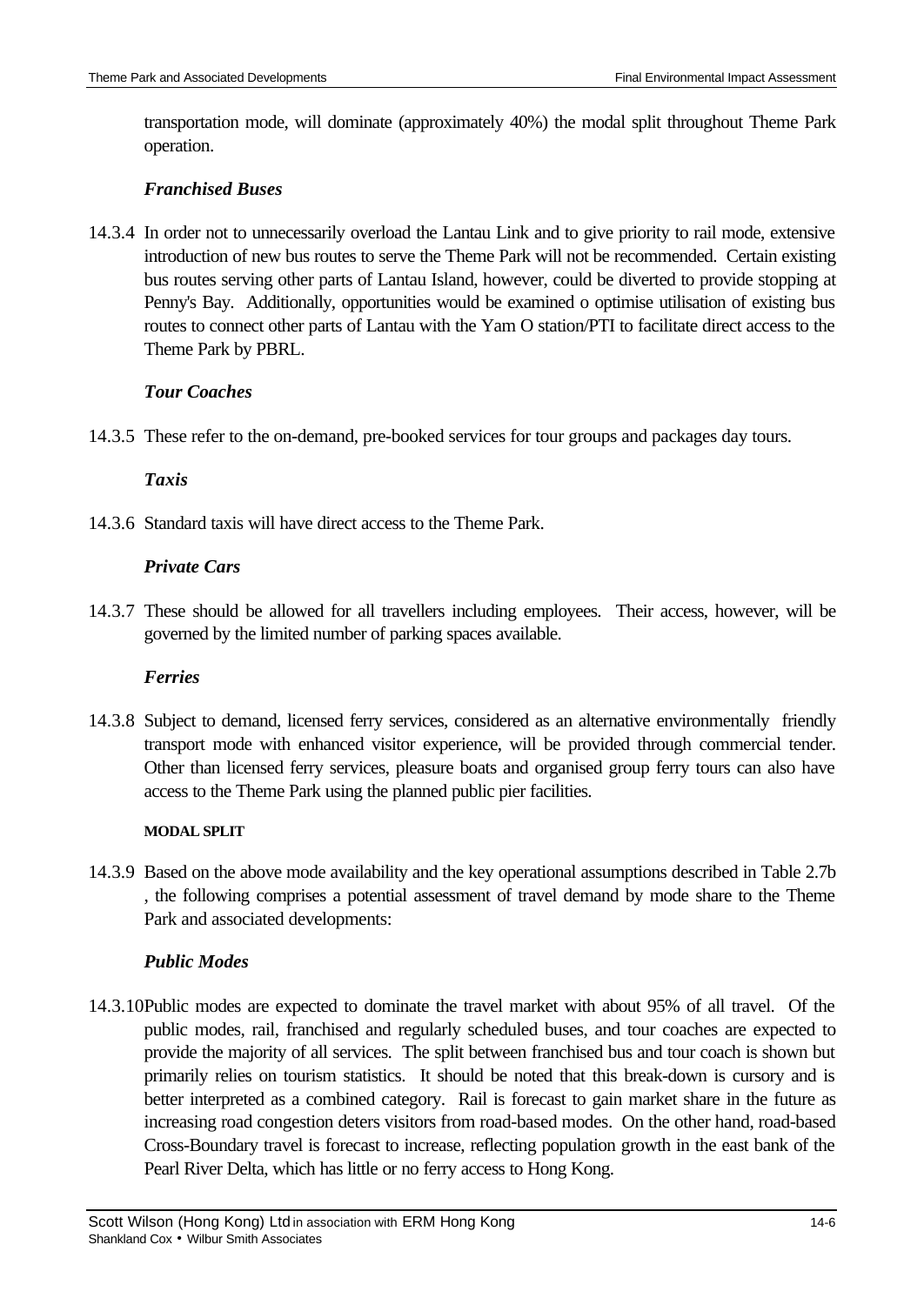14.3.11 The large market share of overseas visitors using tour coach services assumes many overseas visitors will travel on package tours with all-inclusive attractively priced excursions arranged prior to arriving in Hong Kong. Independent travelers from overseas, however, are expected to travel to Penny's Bay Development Area via other public and private modes. Additionally, there is the long term possibility of having a cross border ferry terminal at Yam O gateway to cater for cross boundary visitors by ferry from the Pearl River Delta region.

#### *Private Modes*

- 14.3.12 About 5% of the travel for work, local visitors and tourists may wish to use private modes such as car, taxi and hotel transport services. Hotel guests arriving at the airport and traveling to HK sites, however, have slightly higher private vehicle use. The breakdown between these car and taxi has been estimated based a combination of existing travel to the HKIA and a comparison of generalized costs for each of the two modes. Accordingly, excluding hotel guests and resident workers, private vehicle and taxi use is assumed to be approximately 3% and 2%, respectively .
- 14.3.13 The proportion of private mode use overall will in practice depend on the supply and price of parking and the encouragement given to supply of public transport modes.

#### *Modal Share By Market Segment*

14.3.14 The modal shares by market segment are shown in Table 14.3a.

| <b>Market Segment</b>       | <b>Private</b><br><b>Vehicl</b><br>e | <b>Taxi</b> | Rail<br>(PBRL) | Ferry | <b>All Scheduled</b><br>(Franchised)<br><b>Bus</b> | <b>Tour Coach</b> | <b>Total</b><br>$(\frac{6}{6})$ |
|-----------------------------|--------------------------------------|-------------|----------------|-------|----------------------------------------------------|-------------------|---------------------------------|
| 2005                        |                                      |             |                |       |                                                    |                   |                                 |
| <b>Resident Workforce</b>   | 4%                                   | 1%          | 55%            | 5%    | 35%                                                | 0%                | 100%                            |
| <b>HK</b> Resident Visitors | 3%                                   | 2%          | 55%            | 5%    | 35%                                                | 0%                | 100%                            |
| Tourists                    | 3%                                   | 2%          | 35%            | 2%    | 18%                                                | 40%               | 100%                            |
| Day Visitors                | 0%                                   | 0%          | 0%             | 0%    | 83%                                                | 17%               | 100%                            |
| <b>Hotel Guests</b>         | 29%                                  | 22%         | 14%            | 13%   | 12%                                                | 10%               | 100%                            |
| Aggregate Sub-Mode<br>Split | 4%                                   | 3%          | 39.5%          | 3.5%  | 28%                                                | 22%               | 100%                            |
| 2014                        |                                      |             |                |       |                                                    |                   |                                 |
| <b>Resident Workforce</b>   | 4%                                   | 1%          | 62%            | 5%    | 28%                                                | 0%                | 100%                            |
| <b>HK</b> Resident Visitors | 3%                                   | 2%          | 63%            | 5%    | 27%                                                | 0%                | 100%                            |
| Tourists                    | 3%                                   | 2%          | 35%            | 2%    | 18%                                                | 40%               | 100%                            |
| Day Visitors                | 0%                                   | 0%          | 0%             | 0%    | 83%                                                | 17%               | 100%                            |
| <b>Hotel Guests</b>         | 29%                                  | 22%         | 14%            | 13%   | 12%                                                | 10%               | 100%                            |
| Aggregate Sub-Mode<br>Split | 5%                                   | 3.5%        | 41.5%          | 4%    | 25%                                                | 21%               | 100%                            |
| 2024                        |                                      |             |                |       |                                                    |                   |                                 |
| <b>Resident Workforce</b>   | 4%                                   | 1%          | 62%            | 5%    | 28%                                                | 0%                | 100%                            |
| <b>HK</b> Resident Visitors | 3%                                   | 2%          | 63%            | 5%    | 27%                                                | 0%                | 100%                            |
| Tourists                    | 3%                                   | 2%          | 35%            | 2%    | 18%                                                | 40%               | 100%                            |
| Day Visitors                | 0%                                   | 0%          | 0%             | 0%    | 80%                                                | 20%               | 100%                            |
| <b>Hotel Guests</b>         | 29%                                  | 22%         | 14%            | 13%   | 12%                                                | 10%               | 100%                            |
| Aggregate Sub-Mode<br>Split | 6%                                   | 4%          | 40%            | 4%    | 25%                                                | 21%               | 100%                            |

#### **Table 14.3a - Modal Shares by Segment**

Notes :

(1) Tourist rail usage represents a mid-range rail forecast.

(2) All modes listed represent final mode, i.e. access mode to entrance of Penny's Bay Development

(3) Private Vehicle includes private car and hotel limousine services

(4) Taxi includes all standard Hong Kong taxis